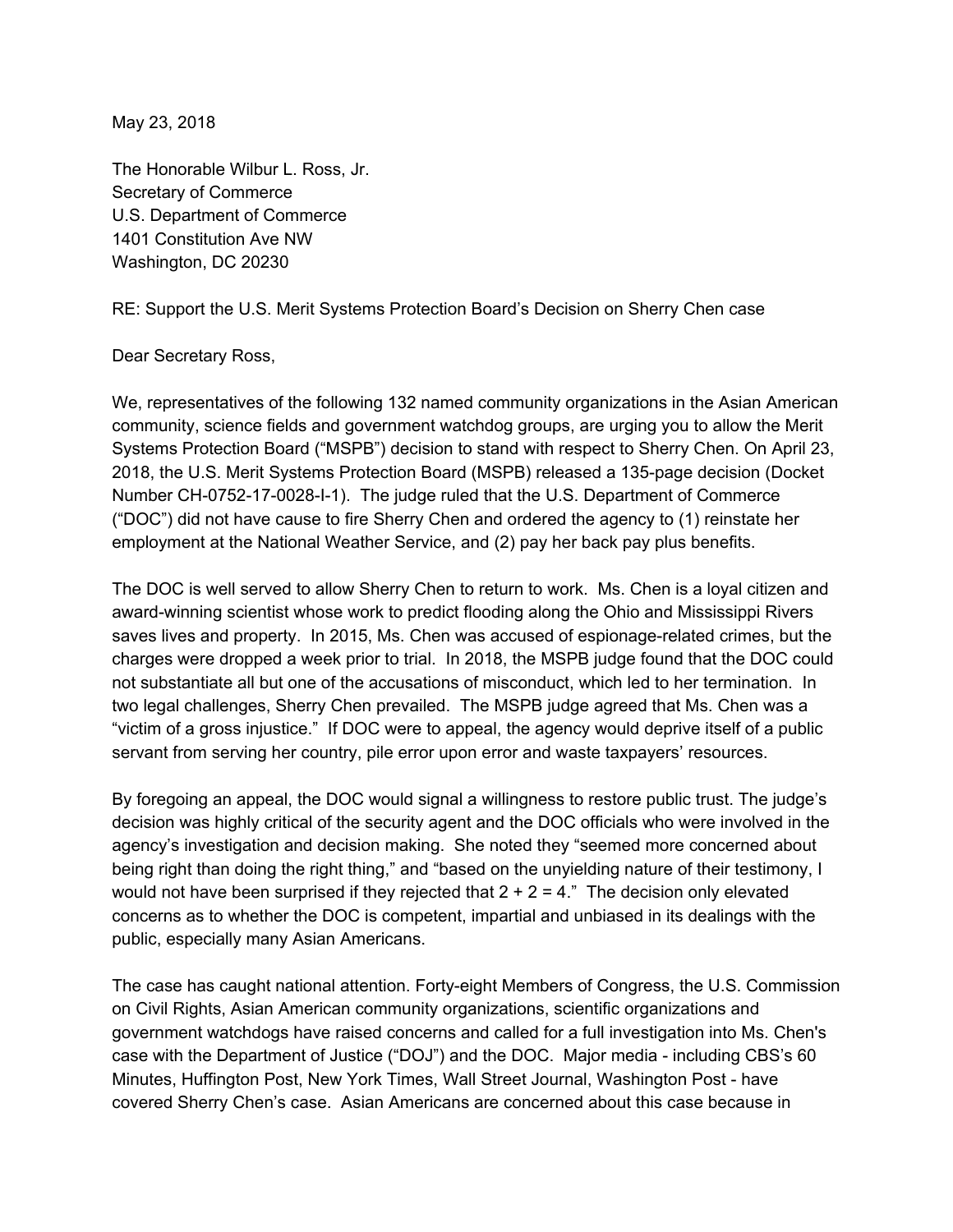recent years, there have been Chinese American scientists who have been similarly charged with espionage related crimes, and then seen those charges dropped - a troubling pattern.

In summary, we urge you to:

- Comply with the MSPB's decision and immediately allow Ms. Chen to go back to work and contribute her talents to our nation.
- Request DOC Inspector General to conduct a full investigation into the handling of Ms. Chen's case for possible racial bias, abuse of power, violation of due process, and lack of efficiency.

We invite you to a meeting with us to discuss these matters. Please advise us on a date to do so at your earliest convenience. Also, if you have any questions, please contact Aryani Ong, Co-Founder, Asian Pacific American Justice Task Force at aong@apajustice.org. More information on Sherry Chen's case can be found at www.sherrychendefensefund.org.

Sincerely,

*National Organizations* 80-20 Asian American National PAC Asian American Action Fund (AAA Fund) Asian American Legal Defense and Education Fund (AALDEF) Asian American News Bureau Asian Americans Advancing Justice | AAJC Asian Americans Advancing Justice - Asian Law Caucus (ALC) Asian Americans Advancing Justice - Los Angeles (APALC) Asian Pacific American Justice Task Force Asian Pacific American Labor Alliance, AFL-CIO (APALA) Asian Pacific Empowerment PAC Asian Pacific Islander American Public Affairs Association (APAPA) Association of Chinese American Scientists and Engineers Bing Kong Tong Chinese American Citizens Alliance (CACA) Chinese American Equalization Association (HQH) Chinese American Historians Society Civic Leadership USA Defending Rights & Dissent End National Security Scapegoating Equal Vote America Government Accountability Project Guangxi University Alumni Association of America Japanese American Citizens League (JACL)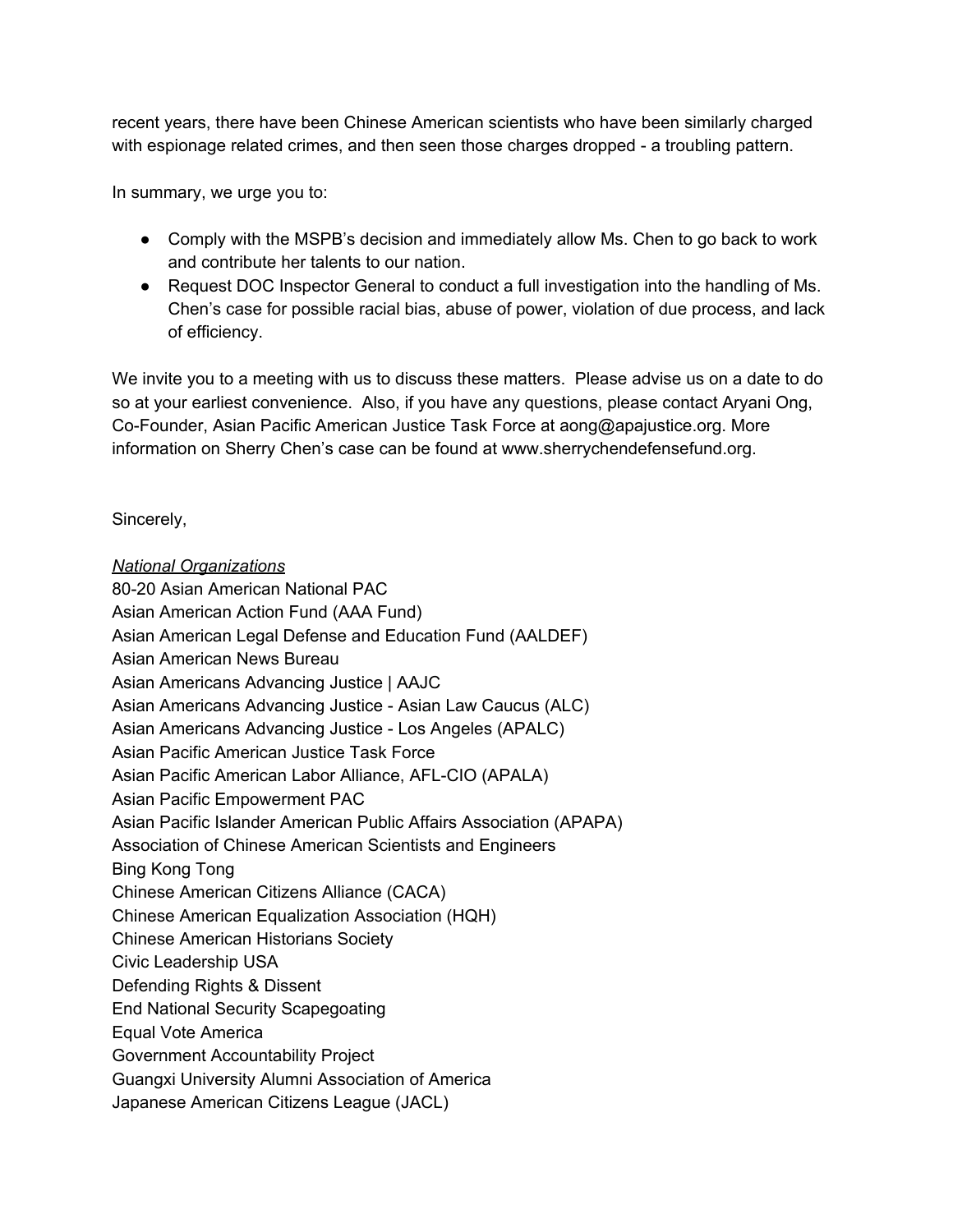Legal Immigrant Association National Asian Pacific American Bar Association (NAPABA) National Council of Chinese Americans (NCCA) North American Chinese Society of Automotive Engineers (NACSAE) OCA - Asian Pacific American Advocates South Asian Americans Leading Together (SAALT) United Chinese Americans (UCA)

## *State & Local Organizations*

1441 Manufactured-Home Residents Association 80-20 DC Chapter American Valley Fever Association APAPA Albany New York Chapter APAPA Austin Texas Chapter APAPA Greater Washington DC Chapter APAPA Houston Texas Chapter APAPA New York APAPA Ohio State Chapter APAPA Peninsula Chapter APAPA San Diego Chapter APAPA San Francisco Chapter APAPA San Gabriel Valley Chapter APAPA Seattle Chapter APAPA Silicon Valley Chapter APAPA Southern California Region APAPA Tri-Valley Chapter APAPA Utah Chapter Arizona Asian Alliance Arizona Chinese History Association Asian American Bar Association of Houston Asian American Democratic Club California Chapter Asian Services In Action, Inc. Austin Asian American Coalition Austin Chinese American Network Baltimore Chinese School Bay Area Homeowners Network CAIR-Ohio Calvin J Li Memorial Foundation Chicago Chinese Cultural Village Chinese American Association of Lexington Chinese American Association of Sacramento

Chinese American Citizens Alliance—San Antonio Lodge

Chinese American Friendship Association of North Carolina (CAFA)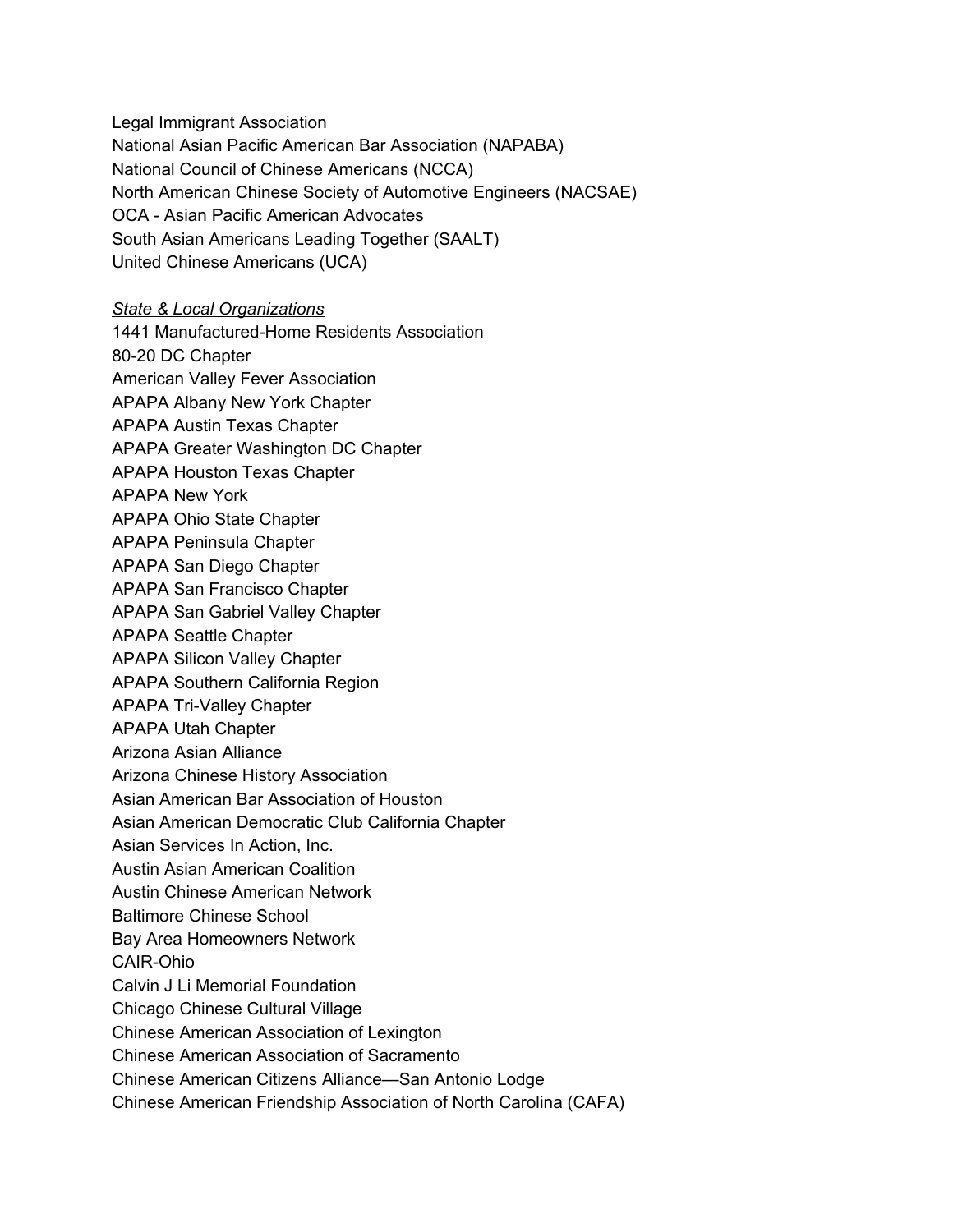Chinese American Network for Diversity and Opportunity (CAN-DO) Chinese American Parent Association - Montgomery County Chinese American Parent Association - Howard County Chinese American Society of Ann Arbor Chinese Association for Science and Technology Pittsburgh Chapter Chinese Association of Columbia Chinese Association of Iowa Chinese Association of West Michigan Chinese for Affirmative Action (CAA) Chinese Friendship Association of Portland Chinese Social Service Center Chinese University Alumni Association Alliance of Southern California (CUAAASC) Chinese Woman's Association of Cleveland Citizen Voice Civic Education Alliance Class 77, Shanghai University @ Silicon Valley Coalition for a Better Chinese American Community (CBCAC) Evergreen Chinese American Association Hotel Chinese Association of USA Houston Chinese Alliance Huntsville Chinese Association IAPAC: I-Chinese American Political Action Committee Indianapolis Chinese Community Center, Inc Iowa City Chinese Association Madison Area Chinese Community Organization Maryland Chinese American Network (MD-CAN) Mental Health Association for Chinese Communities MIT Chinese Students and Scholars Association New York Sichuan Association Inc. North America Shanghai Chamber of Commerce OCA - Asian Pacific American Advocates, Greater Seattle Chapter OCA - Detroit Chapter OCA - East Bay OCA - Greater Chicago OCA - Greater Cleveland OCA - Greater Houston OCA - Greater Phoenix Chapter OCA - Greater Washington, D.C. Chapter (OCA-DC) OCA - New York

- OCA Sacramento
- OCA San Mateo
- OCA Silicon Valley
- OCA St. Louis